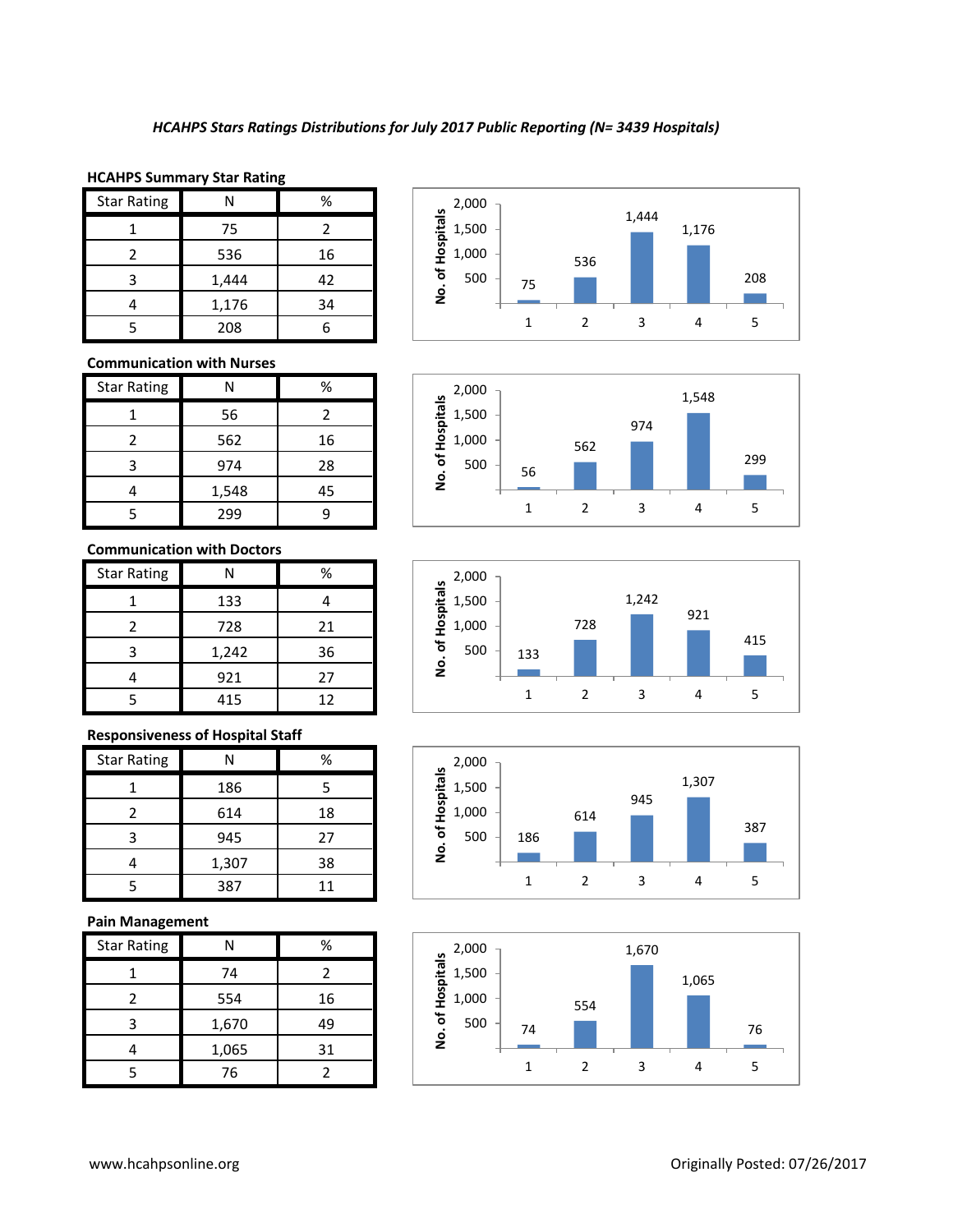#### **Communication about Medicines**

| <b>Star Rating</b> | N     | %  |
|--------------------|-------|----|
|                    | 143   |    |
| 2                  | 1,082 | 31 |
| ς                  | 1,388 | 40 |
|                    | 616   | 18 |
|                    | 210   |    |

## **Cleanliness of Hospital Environment**

| <b>Star Rating</b> | N     | %  |
|--------------------|-------|----|
|                    | 220   | 6  |
| 2                  | 1,135 | 33 |
| З                  | 706   | 21 |
|                    | 1,031 | 30 |
|                    | 347   | 10 |

# **Quietness of Hospital Environment**

| <b>Star Rating</b> |       | %  |
|--------------------|-------|----|
|                    | 363   | 11 |
| 2                  | 837   | 24 |
| ς                  | 1,087 | 32 |
|                    | 941   | 27 |
|                    | 211   |    |

# **Discharge Information**

| <b>Star Rating</b> | N     | %  |
|--------------------|-------|----|
|                    | 99    | 3  |
| 2                  | 511   | 15 |
| ₹                  | 1,058 | 31 |
|                    | 1,465 | 43 |
|                    | 306   |    |

## **Care Transition**

| <b>Star Rating</b> | N     | ℅  |
|--------------------|-------|----|
|                    | 167   | 5  |
| 2                  | 569   | 17 |
| 3                  | 932   | 27 |
|                    | 1,355 | 39 |
|                    | 416   | 12 |